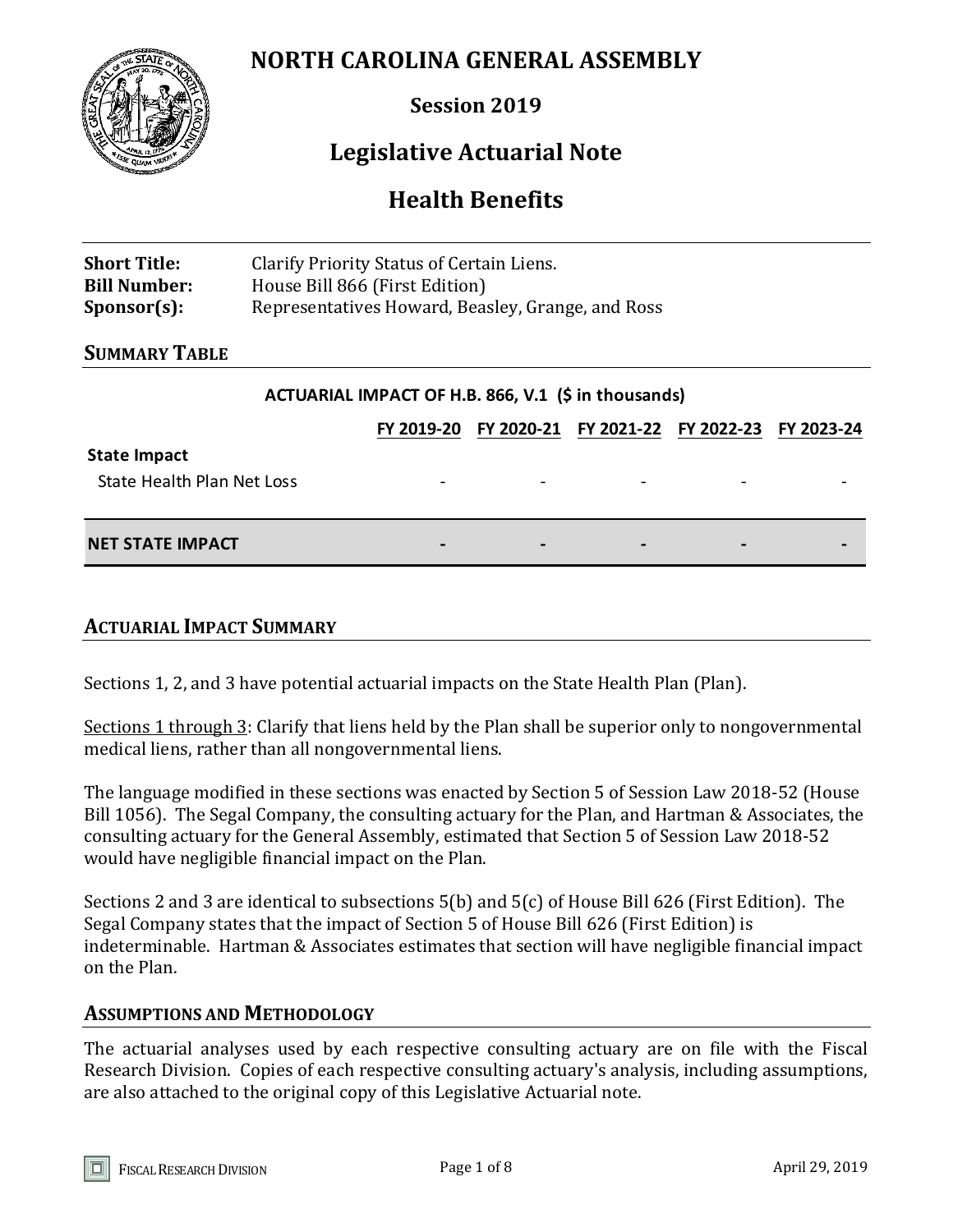## Summary Information and Data about the State Health Plan (Plan)

The Plan administers health benefit coverage for active employees from employing units of State agencies and departments, universities, local public schools, and local community colleges. Eligible retired employees of authorized employing units may also access health benefit coverage under the Plan. Eligible dependents of active and retired employees are authorized to participate in the Plan provided they meet certain requirements. Employees and retired employees of selected local governments and charter schools may also participate in the Plan under certain conditions.

The State finances the Plan on a self-funded basis and administers benefit coverage under a Preferred Provider Option (PPO) arrangement, with the exception of many Medicare-eligible retirees who are in fully-insured Medicare Advantage plans. The Plan's receipts are derived through premium contributions, investment earnings and other receipts. Premiums for health benefit coverage are paid by (1) employing agencies for active employees, (2) the Retiree Health Benefit Fund for retired employees, and (3) employees and retirees who participate in a plan with a nonzero premium or who elect dependent coverage. Benefit and premium changes are typically effective at January 1. The Plan's PPO benefit design includes two alternative benefit levels listed below:

- 1) The 70/30 Plan that offers higher out-of-pocket requirements in return for lower employee and retiree premiums, and
- 2) The 80/20 Plan that offers lower out-of-pocket requirements with higher employee and retiree premiums.

Medicare-eligible retirees are offered three alternative plans:

- 1) The 70/30 Plan as coverage secondary to Medicare for medical services plus a pharmacy benefit plan,
- 2) "Base" Medicare Advantage Prescription Drug Plan (MA-PDP) from United Healthcare, that is actuarially equivalent to the 80/20 Plan and applies in-network out-of-pocket requirements at out-of-network providers
- 3) "Enhanced" MA-PDP, identical to the "Base" MA-PDP, except with lower co-pays and higher retiree premiums

The following tables provide a summary of the most common monthly premium rates for the Plan in 2019:

Active Employees and Non-Medicare Retirees (if Fully Subsidized)

Employee/Retiree Share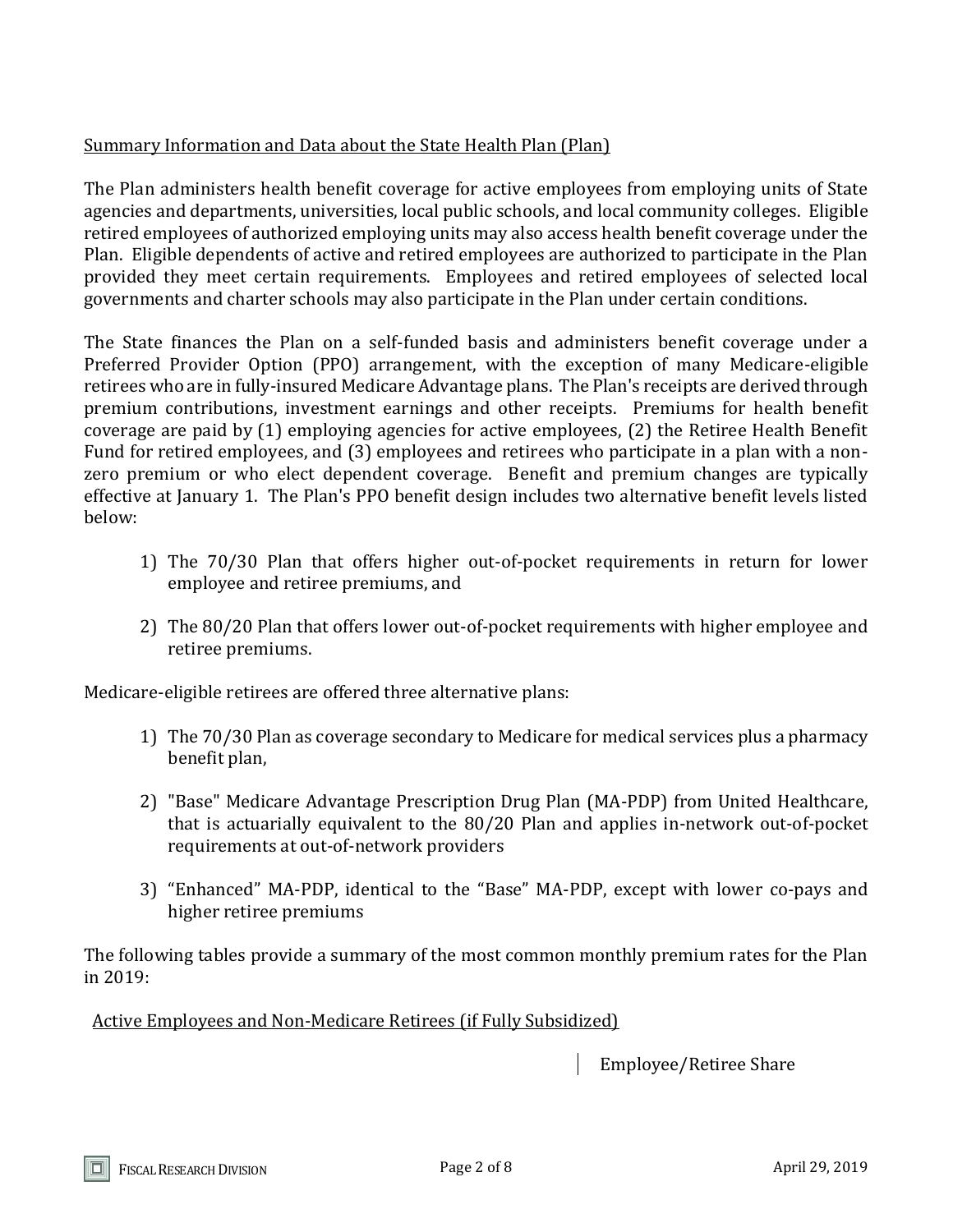|                                         | Employer<br>Share | Complete<br>Tobacco<br>Attestation | Do Not<br>Complete<br>Attestation |
|-----------------------------------------|-------------------|------------------------------------|-----------------------------------|
| 70/30 Plan                              | \$519             | $$25*$                             | $$85*$                            |
| 80/20 Plan                              | \$159             | \$50                               | \$110                             |
|                                         |                   |                                    |                                   |
| * \$0 for Non-Medicare Retirees         |                   |                                    |                                   |
| Medicare Retirees (if Fully Subsidized) |                   |                                    |                                   |
| Medicare Advantage Plans                |                   |                                    |                                   |
|                                         | Employer<br>Share | Employee/Retiree Share             |                                   |
| <b>MA-PDP Base Plan</b>                 | \$403             | \$0                                |                                   |
| <b>MA-PDP Enhanced Plan</b>             | \$403             | \$63                               |                                   |
| Alternate Plan                          |                   |                                    |                                   |
|                                         | Employer          | Employee/Retiree Share             |                                   |
|                                         | Share             |                                    |                                   |
| Traditional 70/30 Plan                  | \$403             | \$0                                |                                   |

#### Dependents (paid by employee/retiree in addition to premiums above)

|                                |            | All Dependents are Non-<br>Medicare |                       | One or More Medicare Dependents |               |
|--------------------------------|------------|-------------------------------------|-----------------------|---------------------------------|---------------|
|                                | 70/30 Plan | 80/20 Plan                          | MA-PDP<br><b>Base</b> | MA-PDP<br>Enhanced              | 70/30<br>Plan |
| Employee/Retiree +<br>Children | \$193      | \$255                               | \$89                  | \$152                           | \$155         |
| Employee/Retiree +<br>Spouse   | \$565      | \$650                               | \$89                  | \$152                           | \$425         |
| Employee/Retiree +<br>Family   | \$573      | \$670                               | \$178                 | \$304                           | \$444         |

The employer share of premiums for retirees is paid from the Retiree Health Benefit Fund. During FY 2018-19, employers contribute 6.27% of active employee payroll into the Fund. Total contributions for the year are projected to be approximately \$1,096 million.

#### Financial Condition

Projected Results for CY 2019 and CY 2020 – The following summarizes projected financial results for 2019 and 2020, based on financial experience through September 2018. The projection assumes a 7.0% annual claims growth trend for medical claims, a 9.5% trend for pharmacy claims, benefit provisions and member-paid premiums as adopted by the Board for 2019, Medicare-based provider pricing beginning in 2020, and 4% employer premium increases in 2020.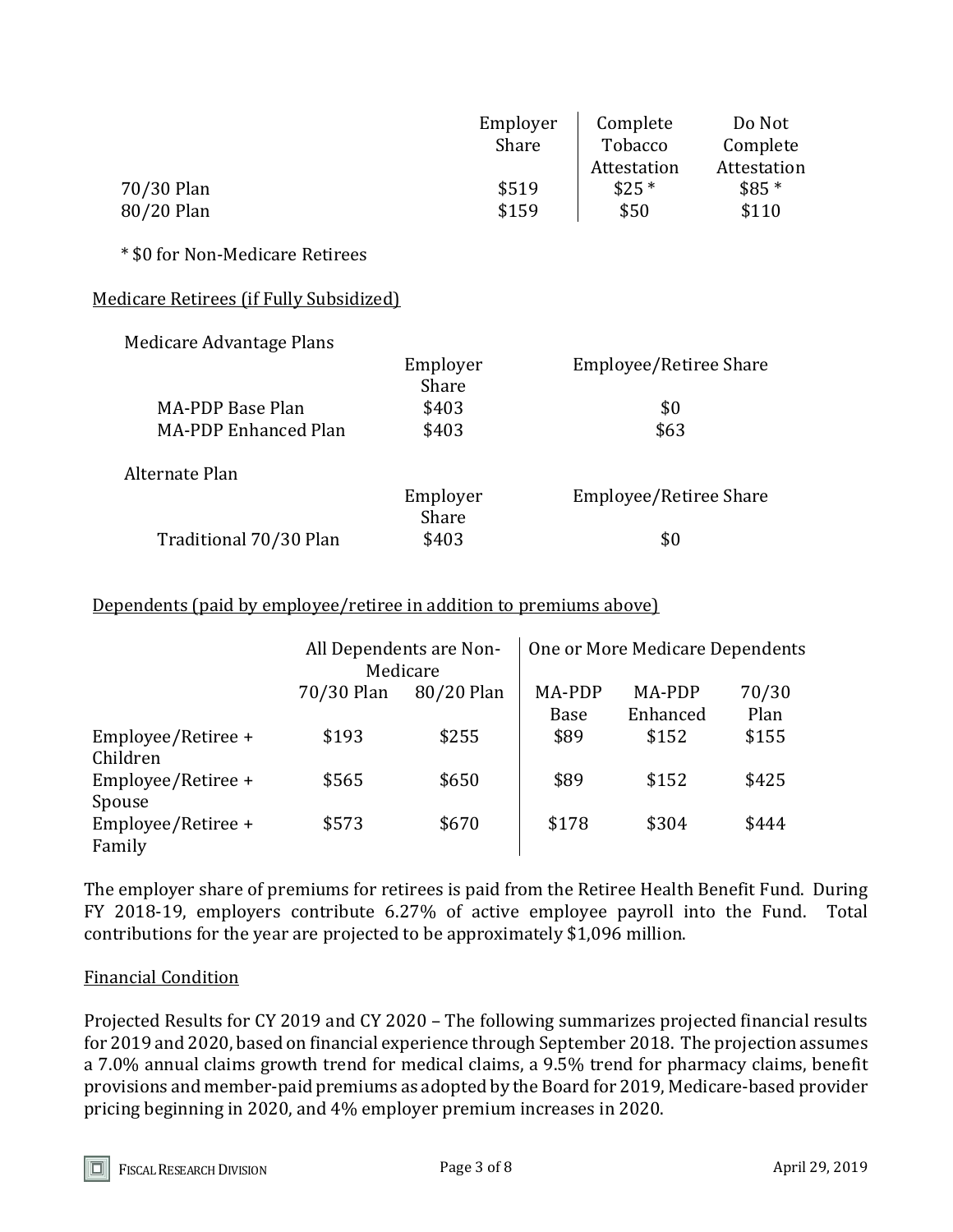|                                               | $($$ millions) |           |
|-----------------------------------------------|----------------|-----------|
|                                               | Projected      | Projected |
|                                               | CY 2019        | CY 2020   |
| Beginning Cash Balance                        | \$1,056.7      | \$1,079.0 |
| Receipts:                                     |                |           |
| Net Premium Collections                       | \$3,690.6      | \$3,841.9 |
| <b>Medicare Subsidies</b>                     | \$10.3         | \$10.4    |
| <b>Investment Earnings</b>                    | \$9.3          | \$9.4     |
| Total                                         | \$3,710.1      | \$3,861.7 |
| Disbursements:                                |                |           |
| Net Medical Claim Payment Expenses            | \$2,533.7      | \$2,530.9 |
| Net Pharmacy Claim Payment Expenses           | \$767.7        | \$842.9   |
| Medicare Advantage Premiums                   | \$171.4        | \$239.2   |
| Administration and Claims-Processing Expenses | \$215.0        | \$207.1   |
| Total                                         | \$3,687.8      | \$3,820.1 |
| Net Operating Income (Loss)                   | \$22.3         | \$41.6    |

Of the premiums paid in CY 2019, an estimated \$2.4 billion is derived from General Fund sources and an estimated \$0.1 billion is derived from Highway Fund sources.

#### Other Information

Additional assumptions include Medicare benefit "carve-outs," cost containment strategies including prior approval for certain medical services, utilization of the "Blue Options" provider network in 2019 and Medicare-based pricing in 2020 and beyond, case and disease management for selected medical conditions, mental health case management, coordination of benefits with other payers, a prescription drug benefit manager with manufacturer rebates from formularies, fraud detection, and other authorized actions by the State Treasurer, Executive Administrator, and Board of Trustees to manage the Plan to maintain and improve the Plan's operation and financial condition where possible. Medical claim costs are expected to increase at a rate of 7.0% annually and pharmacy claim costs are expected to increase at a rate of 9.5% annually according to assumptions adopted by the Board of Trustees. The active population is projected to remain unchanged, the pre-Medicare retiree population is projected to decrease by 1% per year and the Medicare-eligible retiree population is projected to increase by 3% per year.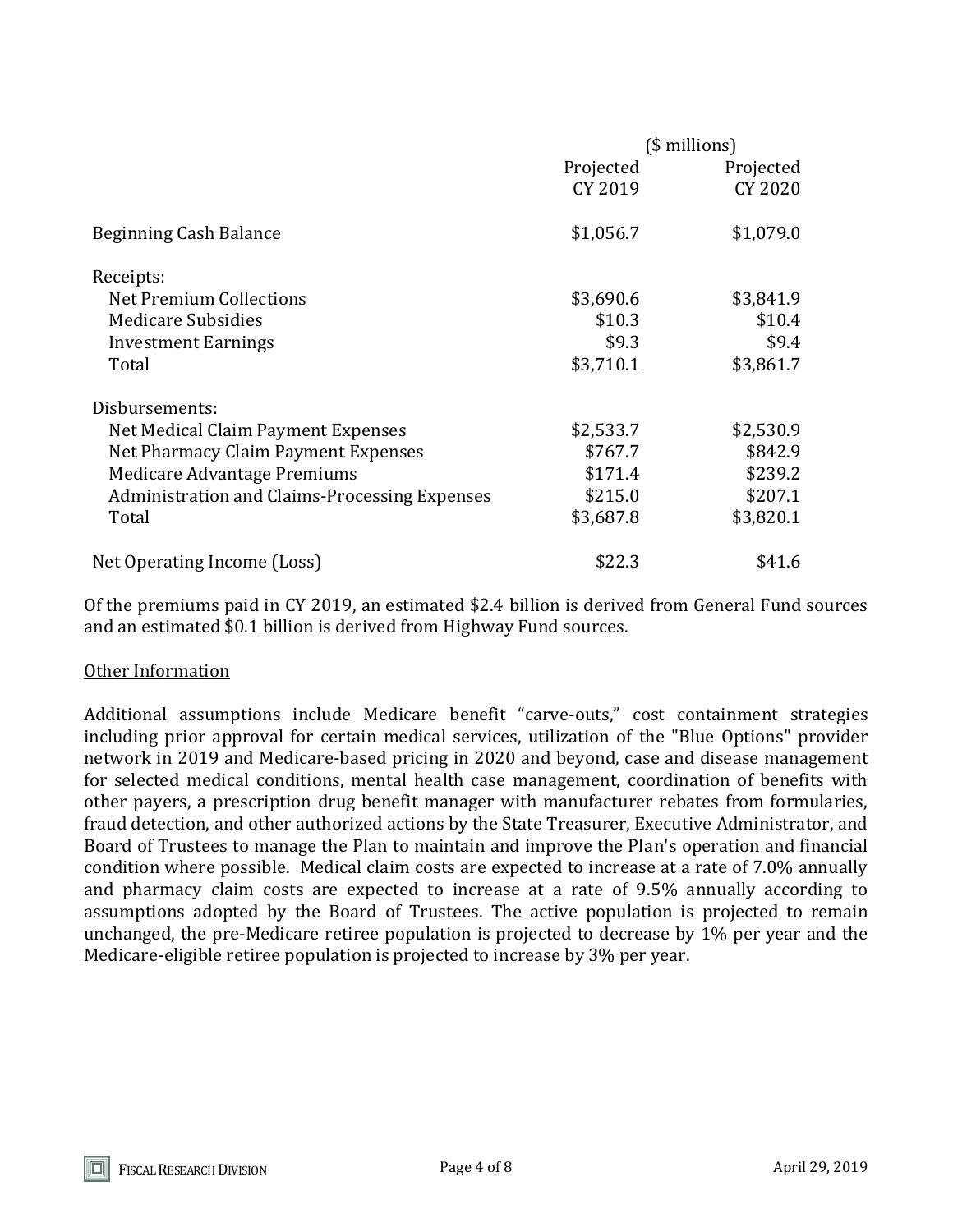# Enrollment as of January 1, 2019

|    |                                                                       |                            |                            |                          |                             | Percent      |
|----|-----------------------------------------------------------------------|----------------------------|----------------------------|--------------------------|-----------------------------|--------------|
|    |                                                                       | <b>Traditional</b>         | <b>Enhanced</b>            | Medicare                 |                             | of           |
| I. | <b>No. of Participants</b>                                            | 70/30                      | 80/20                      | Advantage                | <b>Total</b>                | <b>Total</b> |
|    | <b>Actives</b>                                                        |                            |                            |                          |                             |              |
|    | Employees                                                             | 112,490                    | 192,987                    |                          | 305,477                     | 41.6%        |
|    | Dependents                                                            | 77,656                     | 99,369                     |                          | 177,025                     | 24.1%        |
|    | Sub-total                                                             | 190,146                    | 292,356                    |                          | 482,502                     | 65.8%        |
|    | Retired                                                               |                            |                            |                          |                             |              |
|    | Employees                                                             | 44,013                     | 23,411                     | 140,834                  | 208,258                     | 28.4%        |
|    | Dependents                                                            | 7,674                      | 5,346                      | 11,855                   | 24,875                      | 3.4%         |
|    | Sub-total                                                             | 51,687                     | 28,757                     | 152,689                  | 233,133                     | 31.8%        |
|    | Other                                                                 |                            |                            |                          |                             |              |
|    | Employees                                                             | 3,670                      | 8,195                      |                          | 11,865                      | 1.6%         |
|    | Dependents                                                            | 2,327                      | 3,704                      |                          | 6,031                       | 0.8%         |
|    | Sub-total                                                             | 5,997                      | 11,899                     |                          | 17,896                      | 2.4%         |
|    | Total                                                                 |                            |                            |                          |                             |              |
|    | Employees                                                             | 160,173                    | 224,593                    | 140,834                  | 525,600                     | 71.7%        |
|    | Dependents                                                            | 87,657                     | 108,419                    | 11,855                   | 207,931                     | 28.3%        |
|    | <b>Grand Total</b>                                                    | 247,830                    | 333,012                    | 152,689                  | 733,531                     | 100%         |
|    | <b>Percent of Total</b>                                               | 33.8%                      | 45.4%                      | 20.8%                    | 100.0%                      |              |
|    | <b>Employee Only</b><br>Employee Child(ren)<br><b>Employee Spouse</b> | 118,022<br>25,632<br>4,913 | 170,537<br>35,239<br>6,366 | 128,979<br>215<br>11,640 | 417,538<br>61,086<br>22,919 |              |
|    | <b>Employee Family</b>                                                | 11,606                     | 12,451                     |                          | 24,057                      |              |
|    | <b>Total</b>                                                          | 160,173                    | 224,593                    | 140,834                  | 525,600                     |              |
|    | <b>Percent Enrollment by Contract</b>                                 |                            |                            |                          |                             |              |
|    |                                                                       |                            |                            |                          |                             |              |
|    |                                                                       | <b>Traditional</b>         | <b>Enhanced</b>            | MA                       | <b>Total</b>                |              |
|    | <b>Employee Only</b>                                                  | 73.7%                      | 75.9%                      | 91.6%                    | 79.4%                       |              |
|    | Employee Child(ren)                                                   | 16.0%                      | 15.7%                      | 0.2%                     | 11.6%                       |              |
|    | <b>Employee Spouse</b>                                                | 3.1%                       | 2.8%                       | 8.3%                     | 4.4%                        |              |
|    | <b>Employee Family</b><br><b>Total</b>                                | 7.2%<br>100.0%             | 5.5%<br>100.0%             | 0.0%<br>100.0%           | 4.6%<br>100.0%              |              |
|    |                                                                       |                            |                            |                          |                             |              |
|    | III. Enrollment by Sex                                                | <b>Traditional</b>         | <b>Enhanced</b>            | MA                       | <b>Total</b>                |              |
|    | Female                                                                | 141,753                    | 212,564                    | 101,689                  | 456,006                     |              |
|    | Male                                                                  | 106,077                    | 120,448                    | 51,000                   | 277,525                     |              |
|    | <b>Total</b>                                                          | 247,830                    | 333,012                    | 152,689                  | 733,531                     |              |
|    | <b>Percent Enrollment by Sex</b>                                      | <b>Traditional</b>         | <b>Enhanced</b>            | MA                       | <b>Total</b>                |              |
|    | Female                                                                | 57.2%                      | 63.8%                      | 66.6%                    | 62.2%                       |              |
|    | Male                                                                  | 42.8%                      | 36.2%                      | 33.4%                    | 37.8%                       |              |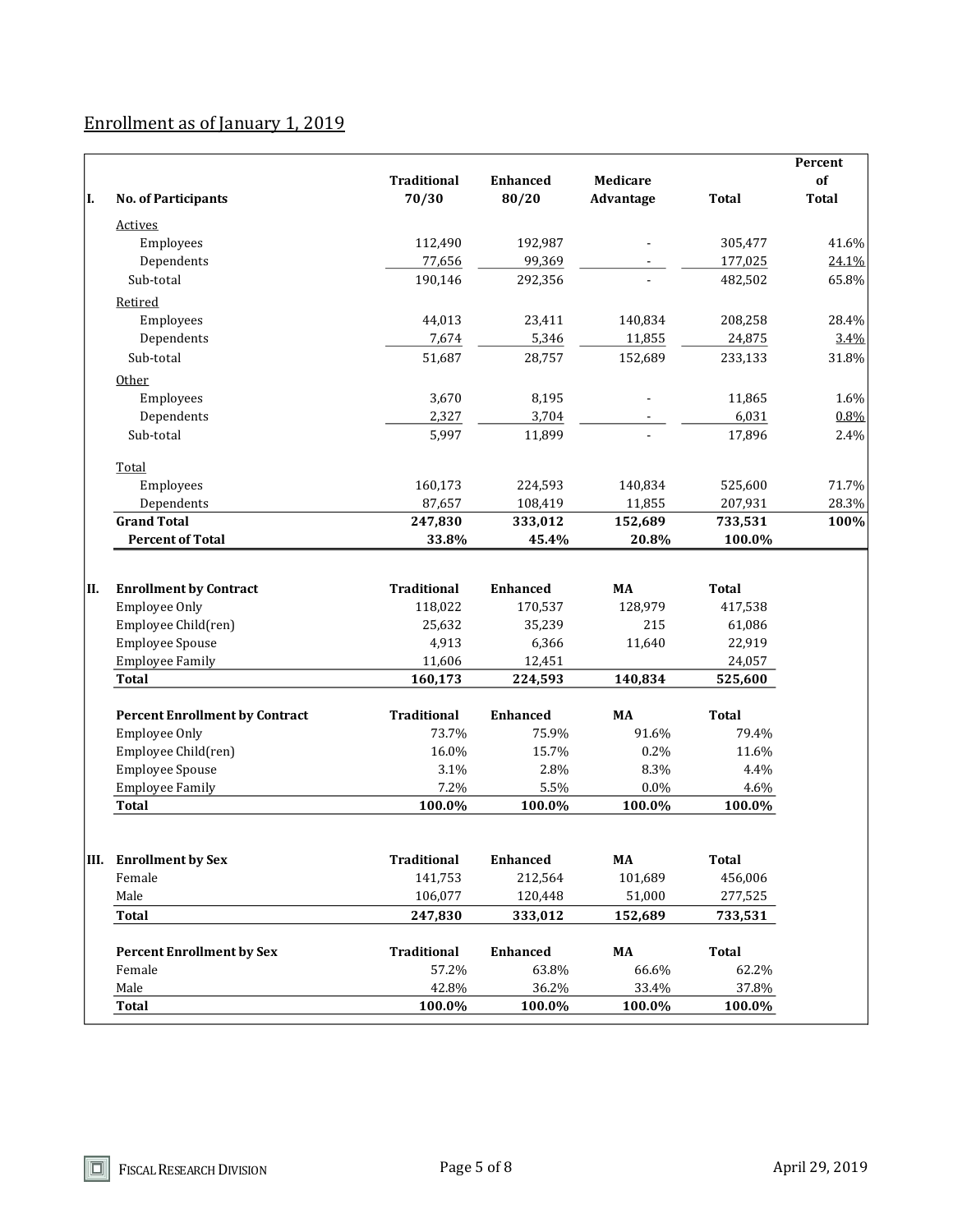| <b>Enrollment by Age</b>                           | <b>Traditional</b> | <b>Enhanced</b>  | MA                | <b>Total</b> |
|----------------------------------------------------|--------------------|------------------|-------------------|--------------|
| 25 & Under                                         | 74,779             | 94,476           | 15                | 169,270      |
| 26 to 45                                           | 64,448             | 92,523           | 294               | 157,265      |
| 46 to 55                                           | 42,687             | 68,051           | 1,182             | 111,920      |
| 56 to 65                                           | 44,009             | 71,768           | 13,155            | 128,932      |
| 66 & Over                                          | 21,907             | 6,194            | 138,043           | 166,144      |
| <b>Total</b>                                       | 247,830            | 333,012          | 152,689           | 733,531      |
| <b>Percent Enrollment by Age</b>                   | <b>Traditional</b> | <b>Enhanced</b>  | MA                | <b>Total</b> |
| 25 & Under                                         | 30.2%              | 28.4%            | 0.0%              | 23.1%        |
| 26 to 45                                           | 26.0%              | 27.8%            | 0.2%              | 21.4%        |
| 46 to 55                                           | 17.2%              | 20.4%            | 0.8%              | 15.3%        |
| 56 to 65                                           | 17.8%              | 21.6%            | 8.6%              | 17.6%        |
| 66 & Over                                          | 8.8%               | 1.9%             | 90.4%             | 22.6%        |
| <b>Total</b>                                       | 100.0%             | 100.0%           | 100.0%            | 100.0%       |
|                                                    |                    |                  |                   |              |
| <b>Retiree Enrollment by Category</b>              |                    | <b>Employee</b>  | <b>Dependents</b> | <b>Total</b> |
| Non-Medicare Eligible                              |                    | 45,030           | 12,353            | 57,383       |
| Medicare Eligible in Traditional 70/30             |                    | 22,394           | 667               | 23,061       |
| Medicare Eligible in Base MA Plan                  |                    | 121,521          | 9,094             | 130,615      |
| Medicare Eligible in Enhanced MA Plan              |                    | 19,313           | 2,761             | 22,074       |
| <b>Total</b>                                       |                    | 208,258          | 24,875            | 233,133      |
| <b>Percent Enrollment by Category (Retiree)</b>    |                    | Employee         | <b>Dependents</b> | <b>Total</b> |
| Non-Medicare Eligible                              |                    | 21.6%            | 49.7%             | 24.6%        |
| Medicare Eligible in Traditional 70/30             |                    | 10.8%            | 2.7%              | 9.9%         |
| Medicare Eligible in Base MA Plan                  |                    | 58.4%            | 36.6%             | 56.0%        |
| Medicare Eligible in Enhanced MA Plan              |                    | 9.3%             | 11.1%             | 9.5%         |
| <b>Total</b>                                       |                    | 100.0%           | 100.0%            | 100.0%       |
| VI. Enrollment By Major Employer Groups            |                    | <b>Employees</b> | <b>Dependents</b> | <b>Total</b> |
| <b>State Agencies</b>                              |                    | 65,979           | 32,602            | 98,581       |
| <b>UNC</b> System                                  |                    | 54,857           | 36,678            | 91,535       |
| Local Public Schools                               |                    | 164,529          | 95,091            | 259,620      |
| Charter Schools (94 entities)                      |                    | 4,875            | 3,356             | 8,231        |
| <b>Local Community Colleges</b>                    |                    | 15,237           | 9,298             | 24,535       |
| Other                                              |                    |                  |                   |              |
| Local Goverments (129 entities)                    |                    | 11,040           | 5,380             | 16,420       |
| COBRA                                              |                    | 825              | 651               | 1,476        |
| Retirement System                                  |                    | 208,258          | 24,875            | 233,133      |
| <b>Total</b>                                       |                    | 525,600          | 207,931           | 733,531      |
|                                                    |                    |                  |                   |              |
| <b>Percent Enrollment by Major Employer Groups</b> |                    | <b>Employees</b> | <b>Dependents</b> | <b>Total</b> |
| <b>State Agencies</b>                              |                    | 12.6%            | 15.7%             | 13.4%        |
| <b>UNC</b> System                                  |                    | 10.4%            | 17.6%             | 12.5%        |
| Local Public Schools                               |                    | 31.3%            | 45.7%             | 35.4%        |
| <b>Charter Schools</b>                             |                    | 0.9%             | 1.6%              | 1.1%         |
| <b>Local Community Colleges</b>                    |                    | 2.9%             | 4.5%              | 3.3%         |
| Other                                              |                    |                  |                   |              |
|                                                    |                    |                  | 2.6%              | 2.2%         |
| <b>Local Goverments</b>                            |                    | 2.1%             |                   |              |
| COBRA                                              |                    | 0.2%             | 0.3%              | 0.2%         |
| Retirement System                                  |                    | 39.6%            | 12.0%             | 31.8%        |

 $\boxed{\square}$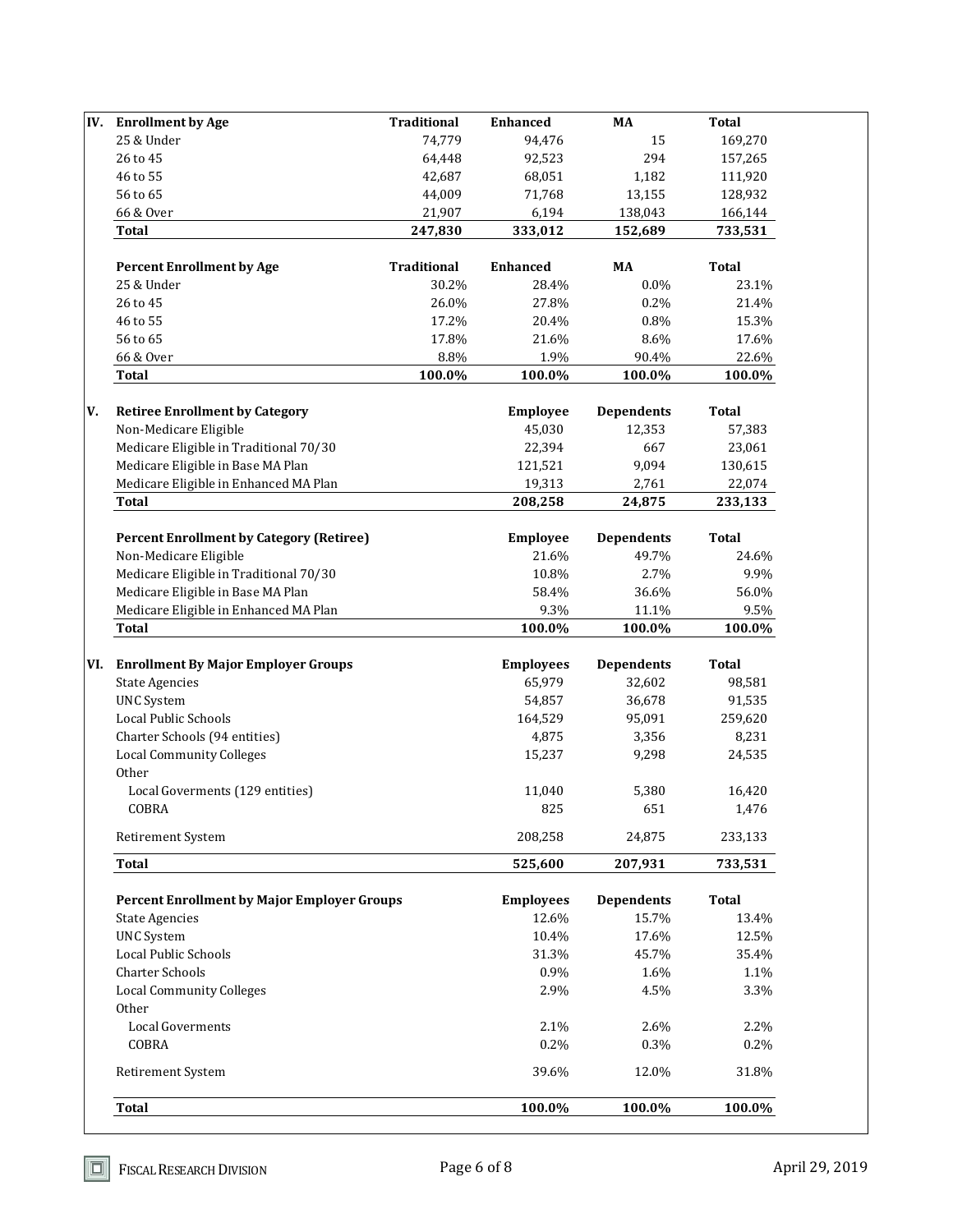## **TECHNICAL CONSIDERATIONS**

 $N/A$ .

## **DATA SOURCES**

The Segal Company; baseline financial projections updated through Q3 CY2018; dated January 9, 2019. Filename "CY18 Q3 - Baseline - Final v2.pdf"

-Actuarial Note, Hartman & Associates, "House Bill 1056: An Act to Promote Financial Accountability, Integrity, and Recovery of Assets in the TSERS, LGERS, CJRS, LRS, FRSWPF, NGPF, RDSPF, DIP, and SHP", June 5, 2018, original of which is on file in the General Assembly's Fiscal Research Division.

-Actuarial Note, The Segal Company, House Bill 1056, "FAIR 2018.-AB", June 5, 2018, original of which is on file with the State Health Plan for Teachers and State Employees and the General Assembly's Fiscal Research Division.

-Actuarial Note, Hartman & Associates, "House Bill 626: An Act to Require Stress Testing for TSERS, to Make Amendments Relating to the Pension Solvency Fund, to Make Amendments Related to Subrogation Under the State Health Plan, and to Clarify the Lien Priority of TSERS as It Pertains to Charter School Payment Plans", April 11, 2019, original of which is on file in the General Assembly's Fiscal Research Division.

-Actuarial Note, The Segal Company, House Bill 626, "Realistic Evaluation of Actuarial Liabilities", April 15, 2019, original of which is on file with the State Health Plan for Teachers and State Employees and the General Assembly's Fiscal Research Division.

## **LEGISLATIVE ACTUARIAL NOTE – PURPOSE AND LIMITATIONS**

This document is an official actuarial analysis prepared pursuant to Chapter 120 of the General Statutes and rules adopted by the Senate and House of Representatives. The estimates in this analysis are based on the data, assumptions, and methodology described above. This document only addresses sections of the bill that have projected direct actuarial impacts on State employee health benefit programs and does not address sections that have no projected actuarial impacts.

## **CONTACT INFORMATION**

Questions on this analysis should be directed to the Fiscal Research Division at (919) 733-4910.

## **ESTIMATE PREPARED BY**

David Vanderweide